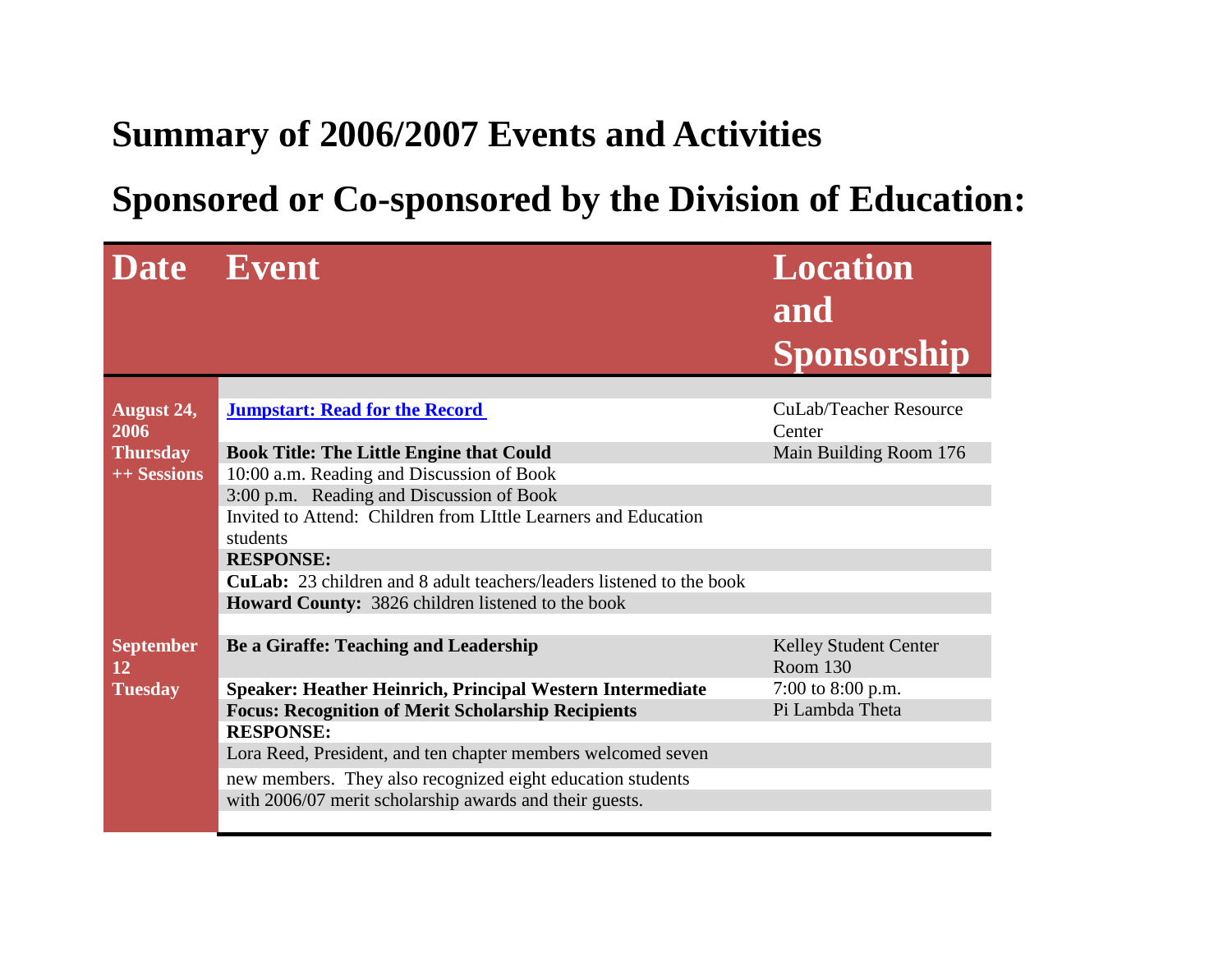| <b>September</b>  | <b>Between the Lions</b>                                                       | <b>Kelley Student Center</b> |
|-------------------|--------------------------------------------------------------------------------|------------------------------|
| 18                |                                                                                | Room 130B                    |
| <b>Monday</b>     | Language and Literacy Workshop                                                 | 4:00 to 6:15 p.m.            |
|                   | Presented by Christy Prulhiere                                                 | <b>EdSAC</b>                 |
|                   | WFYI Ready to Learn/Read to Lead in Literacy Manager                           |                              |
|                   | <b>RESPONSE:</b>                                                               |                              |
|                   | 16 EdSAC members, 3 area teachers, 2 student teachers from                     |                              |
|                   | area colleges, 3 Education Faculty/Staff                                       |                              |
|                   |                                                                                |                              |
| <b>October 4</b>  | <b>Exploring Teaching Post</b>                                                 | 6:30 to 7:30 p.m.            |
| Wednesday         | Four area high school students participated.                                   | CuLab                        |
|                   |                                                                                |                              |
| October 6         | <b>PRAXIS II Preparation Workshop for K-6 Students</b>                         | 10:00 a.m. to Noon           |
| <b>Friday</b>     | Presentation of test-taking strategies and suggestions to prepare              | CuLab                        |
|                   | for the required PRAXIS II exams.                                              | EdSAC                        |
|                   | <b>RESPONSE:</b>                                                               |                              |
|                   | Nine pre-service students and one area teacher seeking                         |                              |
|                   | Indiana licensure participated.                                                |                              |
|                   |                                                                                |                              |
| <b>October 11</b> | <b>25th Annual Fall Education Conference</b>                                   | Kelley Student Center        |
|                   |                                                                                | Room 130                     |
| Wednesday         | <b>Management: My Pupils, My Classroom, Myself</b>                             | 5:00 to 7:30 p.m.            |
|                   | Keynote speaker: Angela Miller                                                 | Pi Lambda Theta              |
|                   | <b>Breakout Sessions:</b>                                                      | EdSAC and meshEd             |
|                   | Why I Teach: My Pupils                                                         | <b>IU Kokomo Division of</b> |
|                   |                                                                                | Education                    |
|                   | Effective Teachers have C.L.A.S.S.                                             | IU Kokomo Alumni             |
|                   |                                                                                | Association                  |
|                   | The Initial Job Search: On My Own                                              | Kokomo Area Reading          |
|                   |                                                                                | Council                      |
|                   | Beginning Teacher Mentoring Process: Taking Care of Myself<br><b>RESPONSE:</b> |                              |
|                   |                                                                                |                              |
|                   | Over 70 area administrators/teachers, pre-service teachers, and                |                              |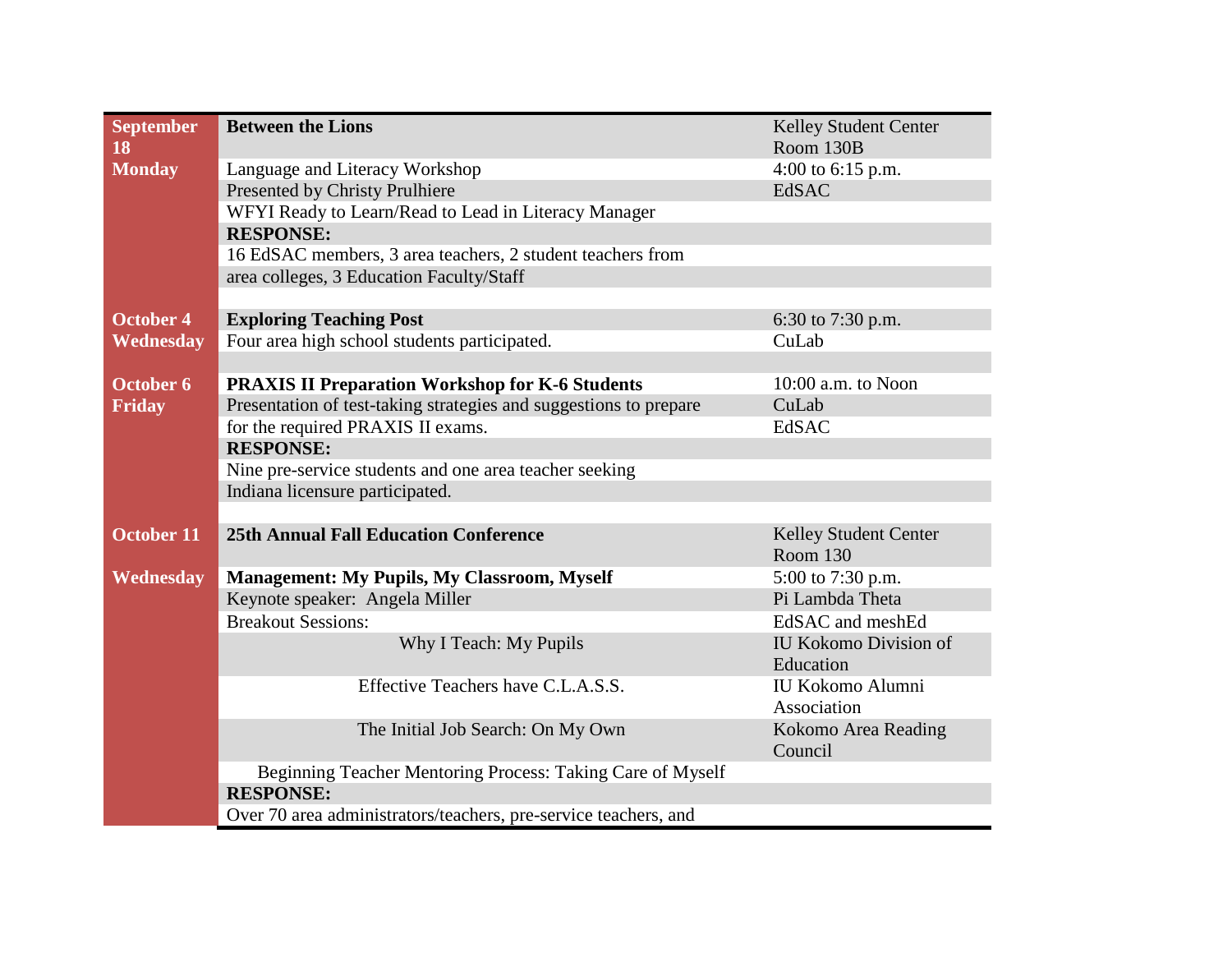|                   | IU Kokomo Faculty/staff attended.                                                           |                        |
|-------------------|---------------------------------------------------------------------------------------------|------------------------|
|                   |                                                                                             |                        |
| <b>October 18</b> | <b>October Social Event for EdSAC</b>                                                       | CuLab                  |
| Wednesday         | Members will make bookmarks to distribute during the IU Kokomo                              | 1:00 p.m. to $???$     |
|                   | Halloween Open House (Oct. 27; 6-8 p.m.; Kelley Student Center)                             |                        |
|                   | <b>RESPONSE:</b>                                                                            |                        |
|                   | Fourteen students created bookmarks.                                                        |                        |
|                   |                                                                                             |                        |
| <b>October 23</b> | <b>First Call-Out Meeting for meshEd and</b>                                                | 6:00 to 7:30 p.m.      |
|                   | <b>Featuring Panel of Educators</b>                                                         |                        |
| <b>Monday</b>     | Meet local teachers and learn about meshEd activities                                       | CuLab                  |
|                   | <b>RESPONSE:</b>                                                                            |                        |
|                   | Dan McCaulley, an experienced Social Studies teacher from                                   |                        |
|                   | Maconaquah Middle School and Matt Bunn, a first year                                        |                        |
|                   | English teacher from Kokomo High School shared                                              |                        |
|                   | teaching strategies.                                                                        |                        |
|                   |                                                                                             |                        |
| <b>October 30</b> | <b>EdSAC</b> Meeting                                                                        | 1:00 to 2:15 p.m.      |
| <b>Monday</b>     | Brooke Arthur shared her experiences during an IU Kokomo                                    | Main Building KO 072   |
|                   | Summer Internship with Bona Vista. Ten students                                             |                        |
|                   | attended.                                                                                   |                        |
| <b>November 1</b> |                                                                                             | 6:30 to 7:30 p.m.      |
| Wednesday         | <b>Exploring Teaching Post</b><br>Paul Dorisse, Melissa Henley, and Kim Beckwith supervised | CuLab                  |
|                   | an activity to increase sensitivity for persons with disabilities.                          |                        |
|                   |                                                                                             |                        |
| November 3        | <b>PROJECT WILD</b>                                                                         | 9:00 a.m. to 3:00 p.m. |
| Friday            | Facilitator: Dr. Julie Saam                                                                 | KO 072                 |
|                   | <b>RESPONSE:</b>                                                                            | EdSAC and meshEd       |
|                   | Dr. Saam presented to 24 EdSAC and meshEd students and one                                  |                        |
|                   | <b>Education Faculty member.</b>                                                            |                        |
|                   |                                                                                             |                        |
| <b>November</b>   | <b>Magical Encounter -- Reading to Your Child</b>                                           | First Church of the    |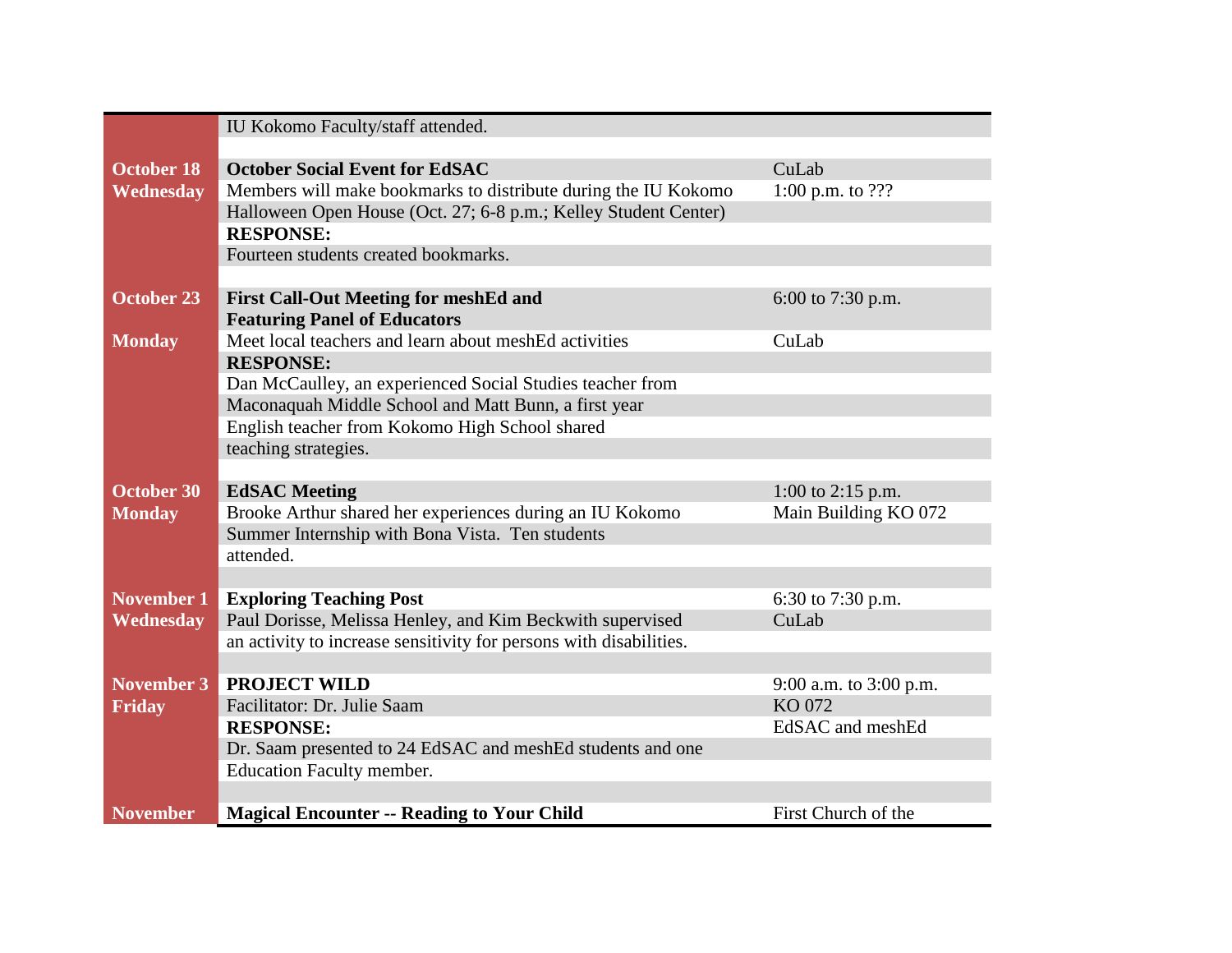| 13                |                                                                      | Nazarene                            |
|-------------------|----------------------------------------------------------------------|-------------------------------------|
| <b>Monday</b>     | Author: Jim Alyesworth                                               | 4:00 to 5:30 p.m.                   |
|                   | <b>RESPONSE:</b>                                                     | Early Childhood Education           |
|                   |                                                                      | Center                              |
|                   | Jim Alyesworth shared his thoughts about literacy and read           | EdSAC                               |
|                   | selections from his books. Almost 30 teachers, childcare             | Kokomo Area Reading                 |
|                   |                                                                      | Council                             |
|                   | providers, librarians, pre-service teachers, and IU Kokomo           | Kokomo Public Library               |
|                   | Faculty/Staff were in attendance.                                    |                                     |
|                   |                                                                      |                                     |
| <b>November</b>   | <b>EdSAC Business Meeting</b>                                        | 1:00 to 2:15 p.m.                   |
| 27                |                                                                      |                                     |
| <b>Monday</b>     | <b>EdSAC Officer Voting Results Tabulated</b>                        | CuLab                               |
|                   |                                                                      |                                     |
| <b>December 1</b> | <b>Student Teacher Orientation</b>                                   | Kelley Student Center               |
|                   |                                                                      | Room 130                            |
| <b>Friday</b>     | Required for Spring Semester 2007 Student Teachers                   | 12:30 p.m. to 3:00 p.m.             |
|                   |                                                                      |                                     |
| <b>December 1</b> | <b>Children Resource and Learning Center Dedication Ceremony</b>     | Kelley Student Center<br>Room 130 B |
|                   |                                                                      | 1:00 to 2:30 p.m.                   |
| Friday            | <b>Faculty Sponsor: Amber Reed</b><br><b>RESPONSE:</b>               |                                     |
|                   | Ceremony included Amber Reed, Chancellor Person, Karen               |                                     |
|                   | Altergott, Todd Robertson, and Bryan Cranfill. Recognized for        |                                     |
|                   | generous donations and combined efforts were IU Kokomo Division      |                                     |
|                   | of Education, local churches, local businesses, and private patrons. |                                     |
|                   |                                                                      |                                     |
| <b>December 5</b> | <b>EdSAC Meet and Greet</b>                                          | 12:30 p.m. to ???                   |
| <b>Tuesday</b>    | <b>Transfer of Officer Responsibilities</b>                          | CuLab                               |
|                   | <b>RESPONSE:</b>                                                     |                                     |
|                   | Dean Cantu, Education faculty/staff, and about 30 students           |                                     |
|                   | were in attendance.                                                  |                                     |
|                   |                                                                      |                                     |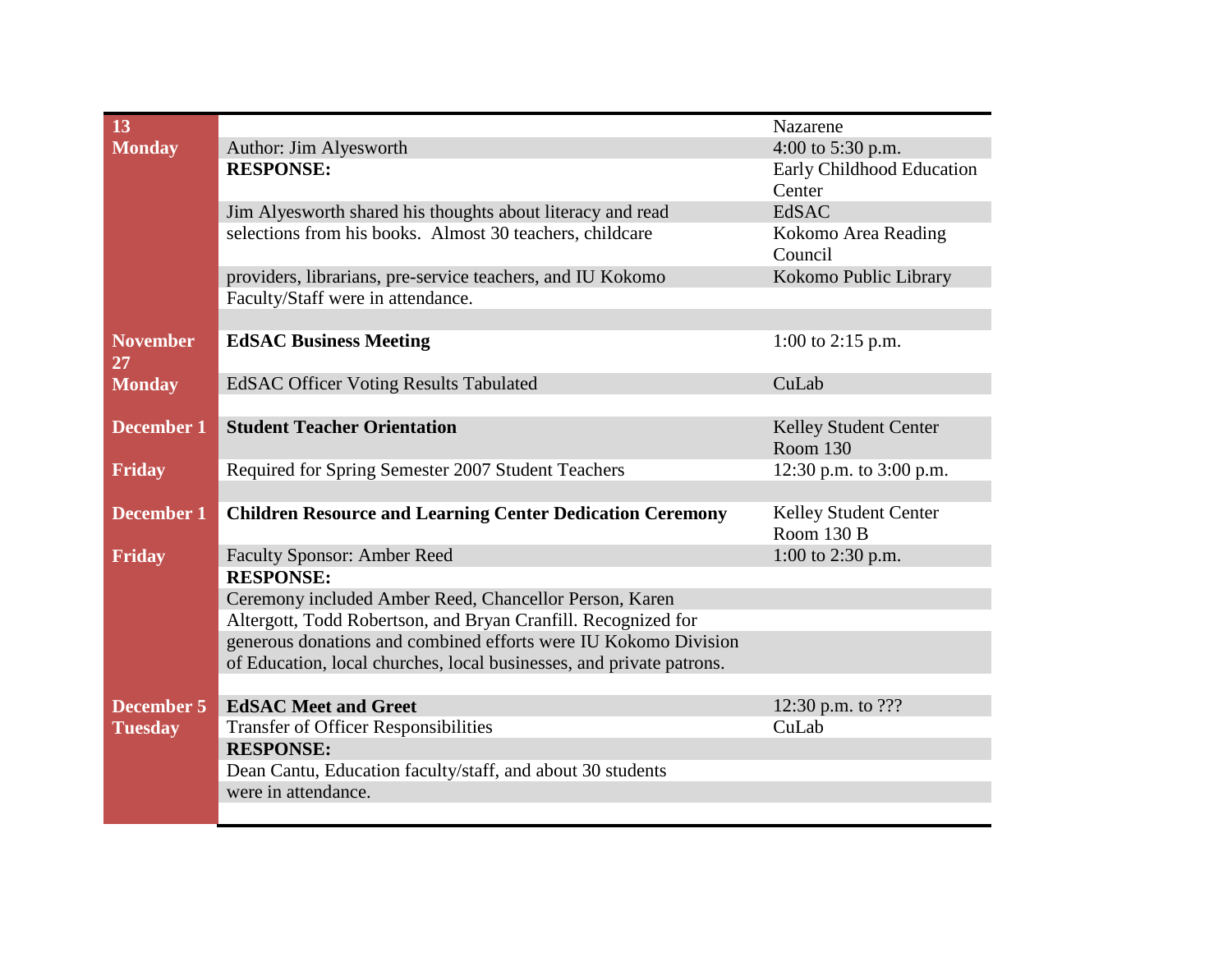| <b>December 6</b> | <b>Exploring Teaching Post</b>                                                                                                                                                                                                                                                                                                                                                                                                                                                                                                                                                                                  | 6:30 to 7:30 p.m.                  |
|-------------------|-----------------------------------------------------------------------------------------------------------------------------------------------------------------------------------------------------------------------------------------------------------------------------------------------------------------------------------------------------------------------------------------------------------------------------------------------------------------------------------------------------------------------------------------------------------------------------------------------------------------|------------------------------------|
| Wednesday         | <b>RESPONSE:</b>                                                                                                                                                                                                                                                                                                                                                                                                                                                                                                                                                                                                | CuLab                              |
|                   | In attendance were 8 High School Explorers, 4 IU Kokomo                                                                                                                                                                                                                                                                                                                                                                                                                                                                                                                                                         |                                    |
|                   | Education students, and 2 Education Faculty/Staff.                                                                                                                                                                                                                                                                                                                                                                                                                                                                                                                                                              |                                    |
|                   |                                                                                                                                                                                                                                                                                                                                                                                                                                                                                                                                                                                                                 |                                    |
| March 10,<br>2007 | <b>PROJECT WET</b>                                                                                                                                                                                                                                                                                                                                                                                                                                                                                                                                                                                              | 9:00 a.m. to 3:30 p.m.             |
| <b>Saturday</b>   | The cost is \$15.00. If you would like to register, please email your<br>name, address and phone number. To hold your spot in the workshop,<br>please send your check to: NREC, ATTN: Project WET, 5785 Glenn<br>Rd, Indianapolis, IN 46216. The check should be made out to IDNR-<br>Project WET. You will also need to bring a lunch that day or there is a<br>cafeteria nearby where food can be purchased but the lunch hour is<br>relatively short. Once you are registered, we will send out a<br>confirmation letter about a week prior to the workshop.<br><b>Brochure with Reservation Information</b> | <b>INDY ZOO, EdSAC</b><br>Activity |
|                   |                                                                                                                                                                                                                                                                                                                                                                                                                                                                                                                                                                                                                 |                                    |
| March 26,<br>2007 | <b>EdSAC Officer Meeting</b>                                                                                                                                                                                                                                                                                                                                                                                                                                                                                                                                                                                    | $1:00$ p.m.                        |
| <b>Monday</b>     | <b>RESPONSE:</b>                                                                                                                                                                                                                                                                                                                                                                                                                                                                                                                                                                                                | CuLab                              |
|                   | Planned remaining semester's activities and elections.                                                                                                                                                                                                                                                                                                                                                                                                                                                                                                                                                          |                                    |
|                   |                                                                                                                                                                                                                                                                                                                                                                                                                                                                                                                                                                                                                 |                                    |
| March 29,<br>2007 | <b>Cultural Immersion Presentation</b>                                                                                                                                                                                                                                                                                                                                                                                                                                                                                                                                                                          | $3:00$ p.m.                        |
| <b>Thursday</b>   | <b>Focus: International and Native American Student Teaching</b>                                                                                                                                                                                                                                                                                                                                                                                                                                                                                                                                                | KO 072                             |
|                   | Dr. Laura Stachowski, IU Bloomington, discussed process and                                                                                                                                                                                                                                                                                                                                                                                                                                                                                                                                                     |                                    |
|                   | procedures for this student teaching option.                                                                                                                                                                                                                                                                                                                                                                                                                                                                                                                                                                    |                                    |
|                   |                                                                                                                                                                                                                                                                                                                                                                                                                                                                                                                                                                                                                 |                                    |
| <b>March 30</b>   | <b>PRAXIS II Preparation Workshop for K-6 Students</b>                                                                                                                                                                                                                                                                                                                                                                                                                                                                                                                                                          | 10:00 a.m. to Noon                 |
| <b>Friday</b>     | Presentation of test-taking strategies and suggestions to prepare                                                                                                                                                                                                                                                                                                                                                                                                                                                                                                                                               | CuLab                              |
|                   | for the required PRAXIS II exams.                                                                                                                                                                                                                                                                                                                                                                                                                                                                                                                                                                               | EdSAC                              |
|                   | Heidi Pearcy and Brooke Arthur presented information to                                                                                                                                                                                                                                                                                                                                                                                                                                                                                                                                                         |                                    |
|                   | six Teacher Education students.                                                                                                                                                                                                                                                                                                                                                                                                                                                                                                                                                                                 |                                    |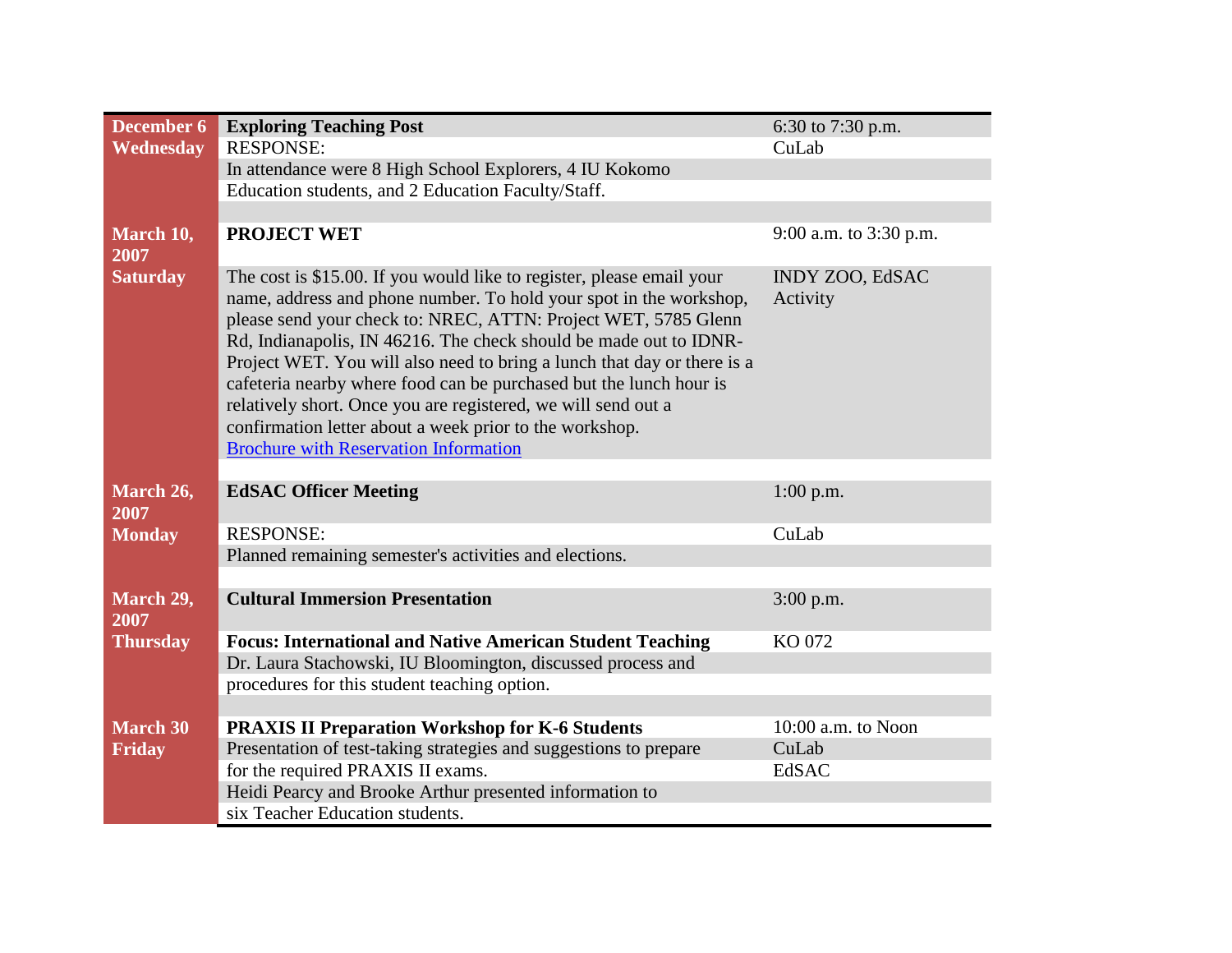| April 20,<br>2007             | Kokomo Area Reading Council's Young Author's Conference | <b>Kelley Student Center</b>                      |
|-------------------------------|---------------------------------------------------------|---------------------------------------------------|
| Friday                        |                                                         | 5:00 to 8:00 p.m.                                 |
| <b>Guest</b><br><b>Author</b> | <b>Marie Bradby</b>                                     | <b>Kokomo Area Reading</b><br><b>Council</b>      |
| <b>Books</b>                  | Over 2000 student authored books displayed              | <b>IU Kokomo Division of</b><br><b>Education</b>  |
| <b>Attendance</b>             | Over 500 pupils and their guests                        | <b>Early Childhood</b><br><b>Education Center</b> |
|                               |                                                         | <b>EdSAC</b>                                      |
| $\text{May } 8, 2007$         | <b>IU Kokomo Commencement</b>                           | <b>Kelley Student Center</b>                      |
| <b>Tuesday</b>                |                                                         | $10:30$ a.m.                                      |
|                               |                                                         |                                                   |
|                               |                                                         |                                                   |
|                               |                                                         |                                                   |

## **Community Activities/Events**

## **WALK and TALK KOKOMO: October 14, 2006**

On Saturday, October 14, the IU Kokomo Division of Education and the Howard County Early Childhood Education Center (ECEC) sponsored "Walk and Talk Kokomo." From 10 a.m.–2 p.m., education students under the direction of Shirley Aamidor and Amber Reed were stationed at more than 30 Kokomo businesses and parks. They offered parents activity sheets suggesting fun, interactive ideas by which everyday activities can teach young children about numbers, colors, and words. Participants received educational materials for children and signed up to receive the Early Childhood Education Center newsletter. The activity is free. Click More for Initial Press Release: [More](http://www.iuk.edu/~koocm/sep06/walkandtalk.shtml) 

More than 70 IU Kokomo education kicked off the event at Wal-Mart and then dispersed to 35 locations for the day. An informal count indicates that about 1,000 handouts were distributed!